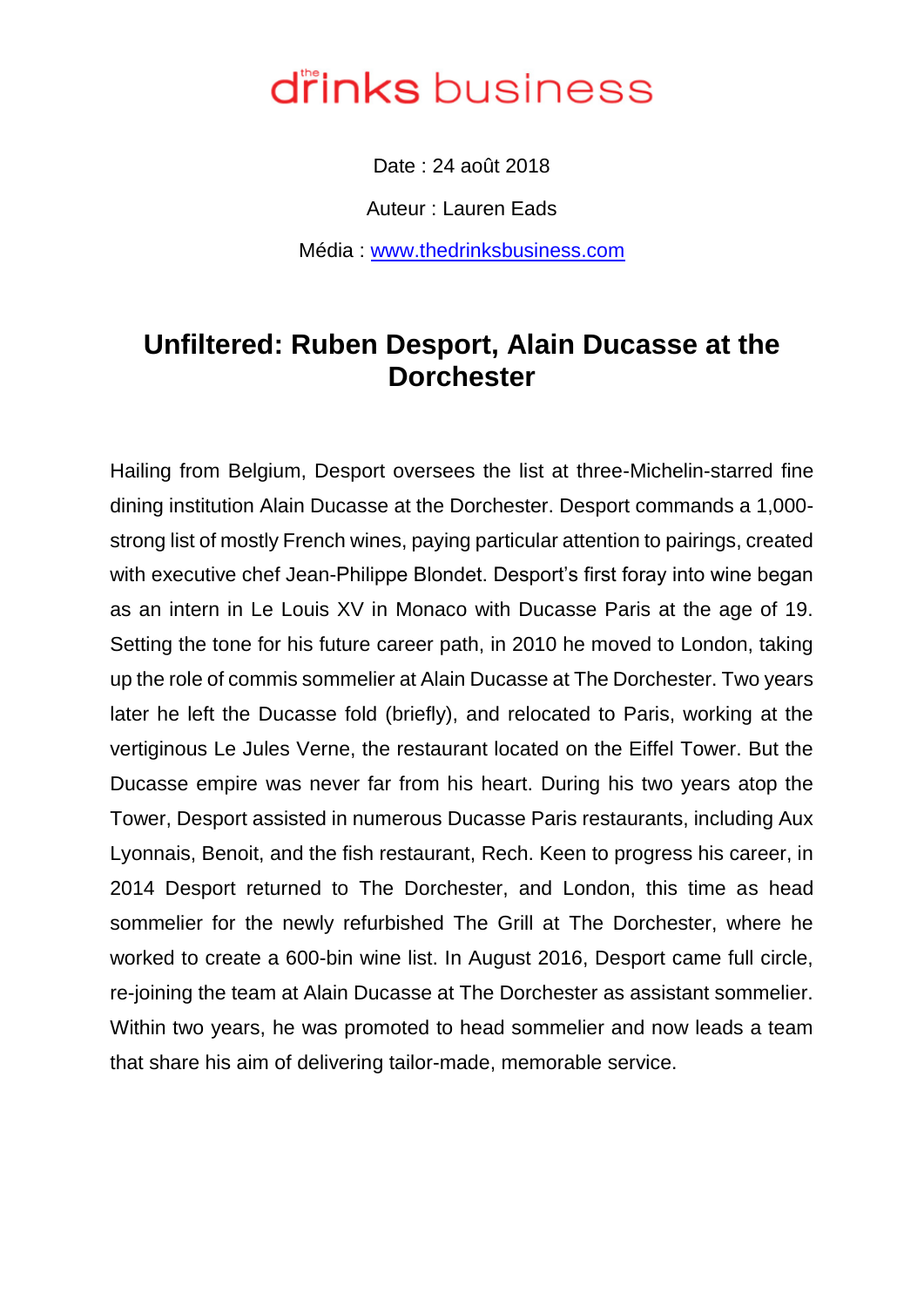

#### **What or who inspired you to become a sommelier?**

The moment I always credit to being the point where my interest in wine really stemmed from was while I was in catering school. For one hour per week we studied wine and this was where I found myself paying the most attention. One exercise involved 20 small samples of herbs and liquors, and we had to guess what each one was using only our sense of smell. I was hooked from that moment! Looking back at this experience, I would say that now winemakers are a great inspiration for me, and in particular all their work in the vineyards to obtain a wine. Each bottle tells a story and represents somebody's philosophy; it speaks about a specific region or grape variety and has its own identity, which our senses help uncover. It is almost like having nature in a glass if you consider the entire process it takes to create it.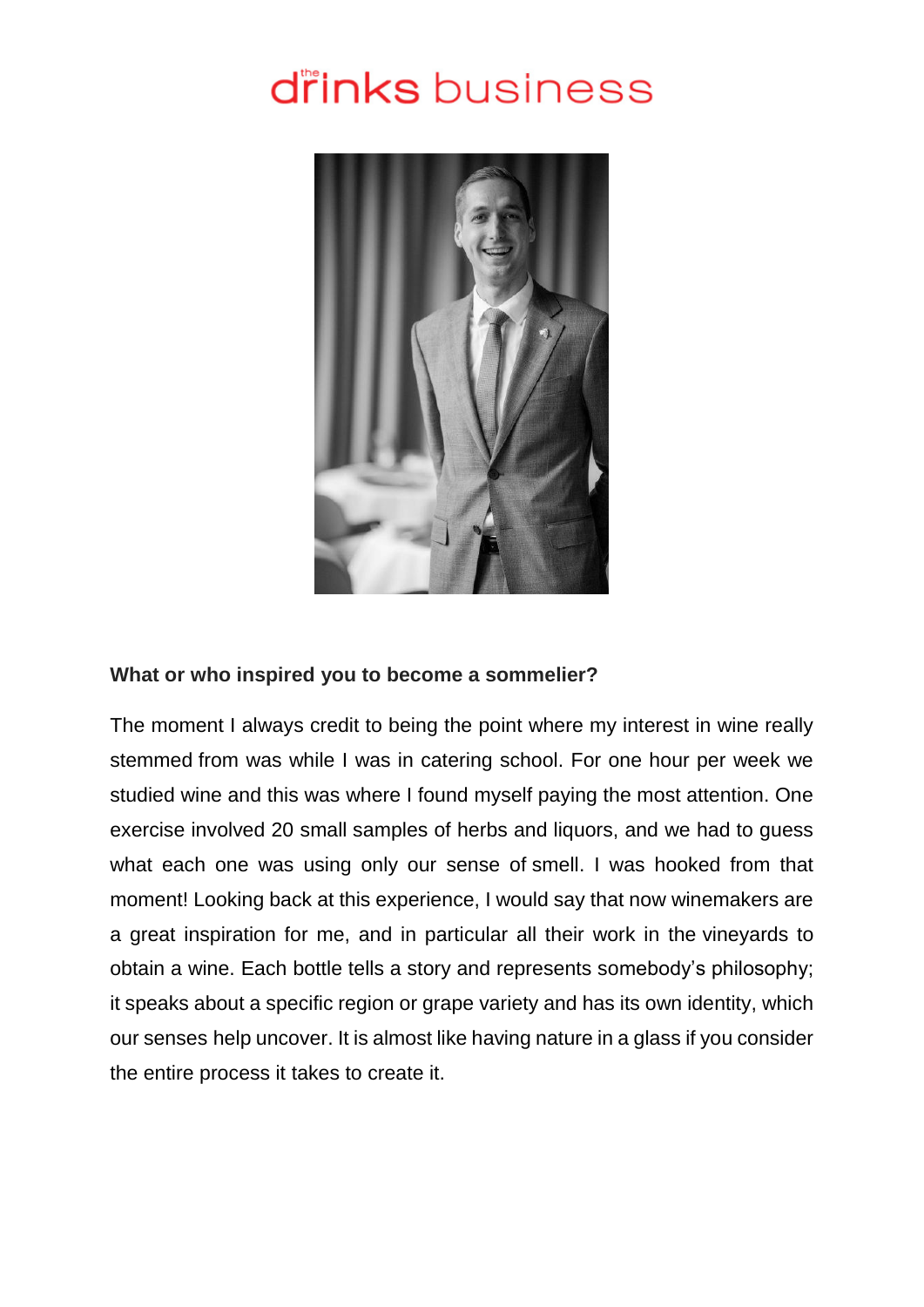#### **What's your favourite part of the job?**

As much as I love wine, what motivates me every day is the service we offer at Alain Ducasse at The Dorchester. I believe that what we do is very special, and I am very happy to share our knowledge and passion with our guests and provide them with that unique experience, every single day.

#### **What's the biggest misconception about the role of a sommelier?**

The biggest misconception is that a sommelier knows everything about wine. We know a lot about it, but I don't believe that we know everything. Our job is very demanding and requires us to do a lot of research and self-study, continuously learning. There are so many wine producing countries and spirits in the world and as a sommelier there is still so much to explore.

#### **What's your go-to drink at the end of a long day?**

I give my mind the perfect break with a Bourbon Old Fashioned. I indulge in the savoury and citrus notes of this short drink cocktail!

#### **What's your most embarrassing front-of-house moment?**

When I had just arrived in London, quite a few years back now, I offered an aperitif to a table and was asked for a 'G&T'. I had no idea what it was!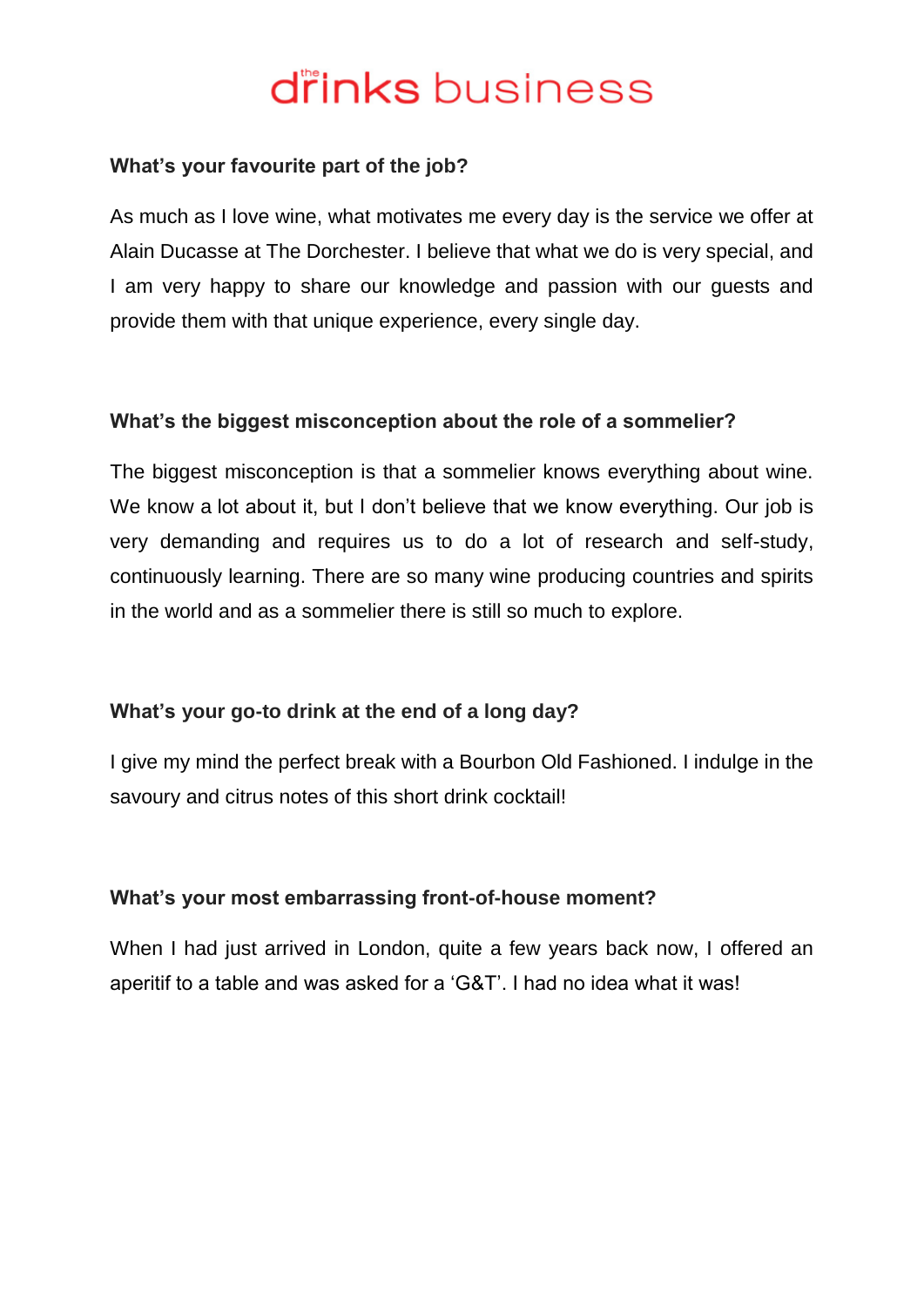### **If you could give your younger self advice when starting out as a somm, what would it be?**

Above all, a good sommelier is one that knows his cellar well. Everything else is secondary. I read many books and studied about the different geographies and beverage production methods all over the world, but I would still advise my younger self to look into more specialised literature, learning in depth about specific regions of France such as Burgundy for instance. The wine list in Alain Ducasse at The Dorchester is comprised of largely French wines, so having this specific knowledge is beneficial. On the other hand, my general knowledge on the wider world of wines gained in my younger years has certainly proven useful.

#### **What bottle sparked your love of wine?**

Without hesitation, 2001 Charmes-Chambertin, Armand Rousseau. I had been in the business for some time, but I tasted this Pinot Noir from Burgundy when I just started understanding wine. Up until then, I had never experienced anything with such harmony. All the different elements of the wine were in line and it had extraordinary finesse. I believe I opened that bottle at the exact right maturity.

#### **What to date has been your most memorable wine experience?**

Some time ago, one of our guests made a last minute booking to celebrate his daughter's birthday at the restaurant for dinner. Upon making the reservation, he wondered if we had any wine on the list from her birth year. We did not. So, on the same day, I had to source a few wines from that exact vintage in London. This is pretty much impossible if you want to get the wines on time! However, one of our suppliers went the extra mile, and delivered three references by courier just before the arrival of the guests! A very nerve-wracking moment, but one I will never forget!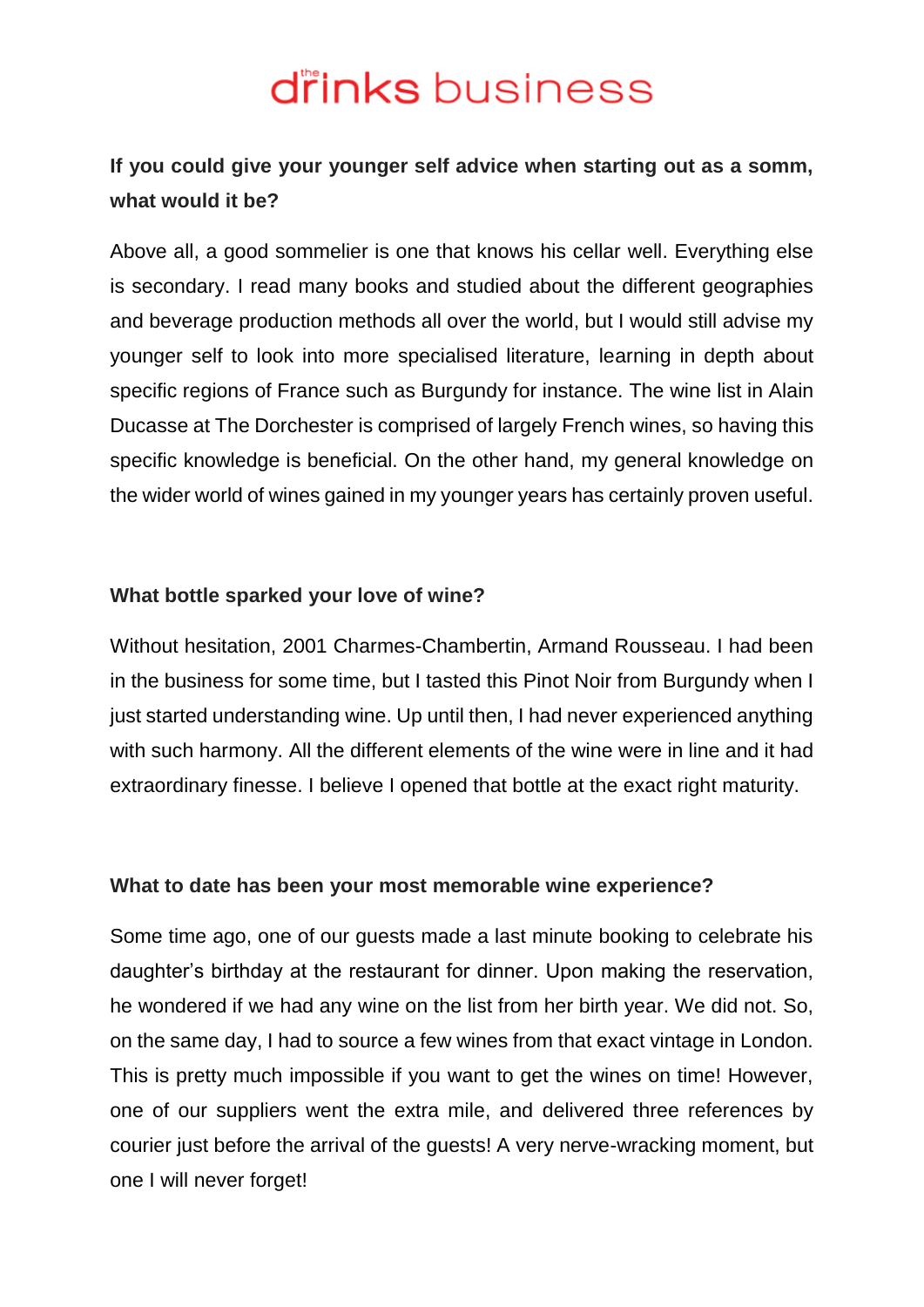#### **Which customer habit annoys you the most?**

A guest topping up their own water glass. This habit is not really annoying, but rather reminds me of my time in training as a young sommelier. Back then, if a guest served themselves water, it meant that I was lagging behind and not being on top of my duties. Now though, I have some guests who prefer to serve themselves, which I have come to accept, but it does still leave me with an odd feeling when it happens.

#### **Who is your inspiration in the gastronomic world?**

I am convinced that the basics of good food and wine come with responsible sourcing and production. With my passion for both subjects, it is very inspiring to hear Alain Ducasse speak about his restaurants and philosophy. The origins of a product play a very big part throughout his cuisine, using only the most seasonal ingredients from producers that share his same values. Another chef whose cook books I have about three of is José Pizarro, as Spanish cuisine is something I am very fond of and enjoy making at home.

#### **What's your ultimate food and wine pairing?**

It's as simple as a cold seafood platter with extra-brut Champagne. Growing up by the seaside, I have always enjoyed fish and seafood. The flavours are very delicate and refreshing. I just can't get enough!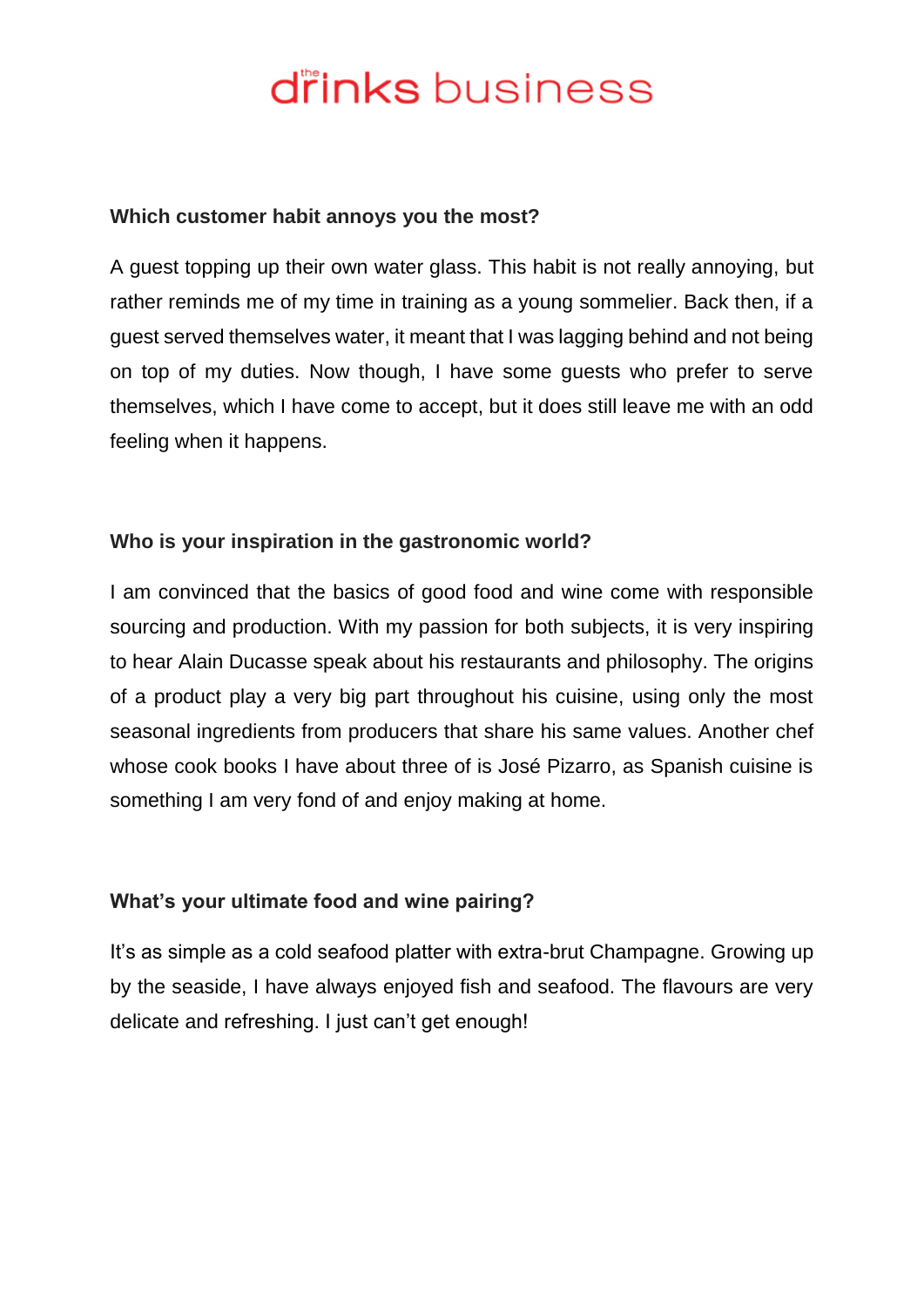#### **Where would your fantasy vineyard be?**

I have a soft spot for Tuscan red wines, and I like in particular the structure and aromatic profile of the Sangiovese grape. So Tuscany would be the right place for my fantasy vineyard. But besides the wine, there is also a lot of history, amazing food and beautiful landscapes doted along by the iconic cypress trees. I just love them!

#### **If you weren't a sommelier, what would you be doing and why?**

I am very intrigued by the fluctuations of currencies. I would be cracking the code of the charts with a technical approach and invest my money in the biggest markets in the world. I always liked maths or playing Sudoku.

#### **Which wine (grape/style) do you find it impossible to get along with?**

Full bodied red or white wines that are marked by winemaking. Some wines have too much oak or have had too much skin contact. It is paramount to find the right balance. For example, oak should enhance a wine's texture or flavour but should not dominate it.

#### **Who is the most memorable customer you've ever served and why?**

It would be my mother. She came to the restaurant on my birthday as a surprise. I had left Belgium and I decided to dedicate my life to wine in London. I had already invested a lot of my time in the restaurant so I was very happy to be able to look after my family and show what we do on a daily basis. I was still a junior sommelier but already very proud.